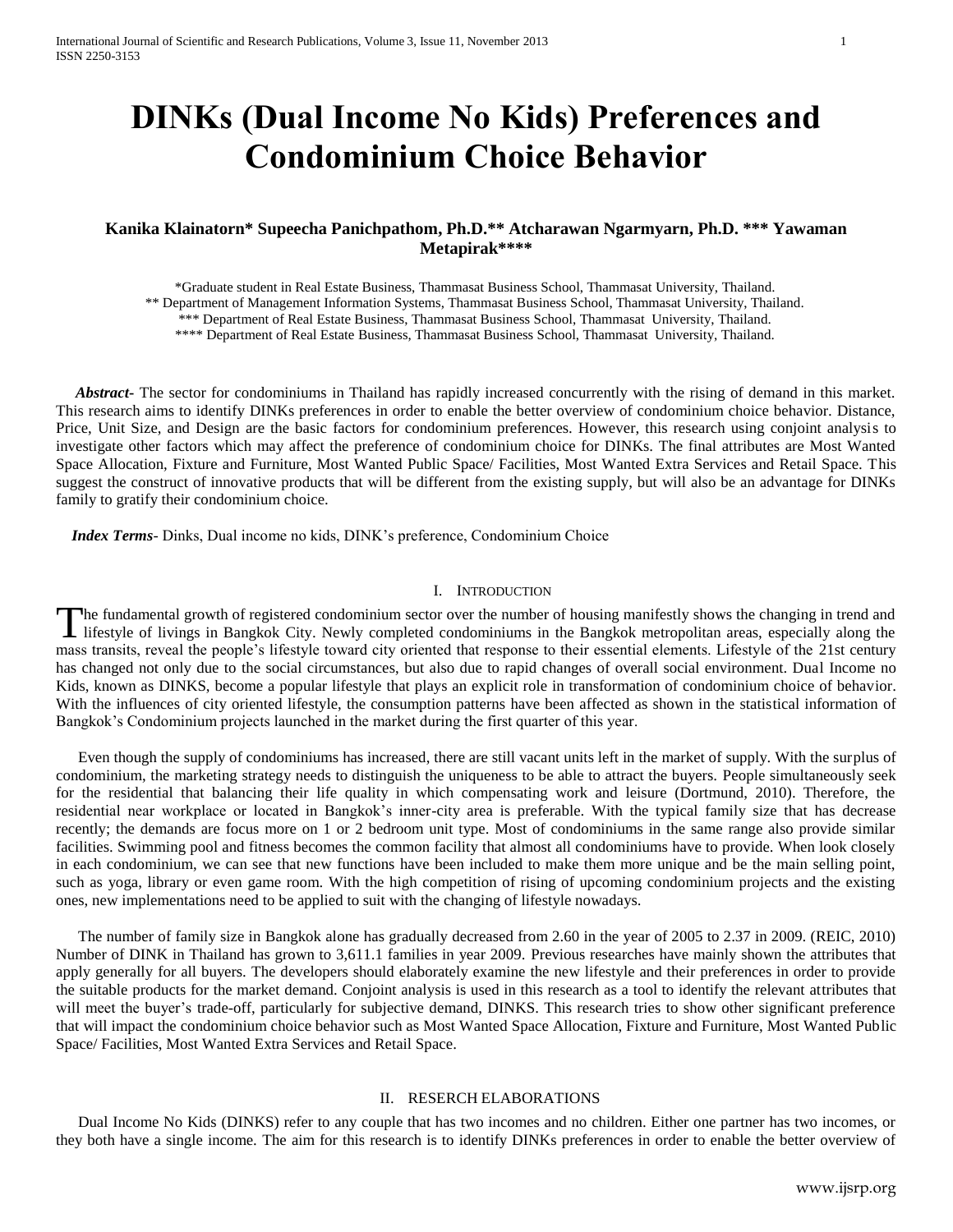condominium choice behavior. Distance, Price, Unit Size, and Design are the basic factors for condominium preferences. However, this research tries to analyze other factors which may affect the preference of condominium choice for the particular target group, DINK. The factors to be analyzed by conjoint model and determined the significant due to the buyer's purchase decision. Most Wanted Space Allocation, Fixture and Furniture, Most Wanted Public Space / Facilities, Most Wanted Extra Services and Retail Space are main preferences that this research focuses on. This research can be achieved by doing the followings:

- To understand the behavior of DINKS for condominium choice behavior
- To study factors that will have influences on DINKS preferences and lifestyle which affect the choice for condominium
- To find the combinations of attributes that meet with DINKS preference

To determine the extent to which Distance, Price, Unit Size, and Design affect changing patterns in living and well-being as well as recommend potential strategies to improve the delivery outcome products.

## III. METHODOLOGY

 The method of this research will be through conjoint analysis in order to achieve the objectives and the expected outcome. The finding of preferences for this research was conducted several times due to limited information of specific preferences of this particular target group.

According to literature review, the minimum number to conduct the conjoint analysis is 80. (Akaah and Korgaonkar 1988) Therefore, this research will use the minimum number of 80 sample size to run the analysis. To construct the appropriate framework, the main conjoint analysis phases are pointed out together with the most commonly used alternative approaches: 1.) Choosing attributes to be investigated, 2.) Choosing the data gathering method, 3.) Composing the concept cards, 4.) Choosing the presentation format of product attributes, 5.) Assigning a measurement scale, 6.) Data gathering, and 7.) Modeling the preferences.

In data gathering phase, each subject is asked to rank a set of concept cards based on buying preferences. Every card describes an existing or hypothetical product in terms of a bundle of product attributes. One hundred samplings will be selected for this purpose. Therefore, there are the totals of 54 possible product combinations in a full-factorial design to be evaluated in the next step. However, the results of the preliminary factors that affect preferences are the basic factors that already have been studied in most of the research. Usually the factors that influence residential choice are age, gender, income, education, tenure of residence, and tenure of job. (Hill, 2005) The researcher decided to construct the deeper interview to identify the characteristic of the Dual Income No Kids to really identify the real factors. Twelve participants were interview for the preliminary attributes since there direct studies that support the Dual Income No Kids preferences for choosing condominiums. After attributes were selected prior to their choice, participates ranked the attributes according to what they most preferred. Considering the result, the possible attributes and levels are selected to run the full concept card approach. The final attributes are space allocation, furniture, facilities, extra services and retail space. Each attributes has two to three levels to minimize the number of combinations. Therefore, there are the totals of 72 possible product combinations in a full-factorial design to be evaluated.  $(3 \times 2 \times 3 \times 2 \times 2)$ 

| Table 3.1: Attributes and Levels |
|----------------------------------|
|                                  |

| <b>Attributes</b>                     | Level 1                | Level 2                 | Level 3     |
|---------------------------------------|------------------------|-------------------------|-------------|
| Most Wanted Space Allocation          | Living Room            | <b>Bedroom</b>          | Bathroom    |
| <b>Fixture and Furniture</b>          | <b>Fully Furnished</b> | Partly Furnished        |             |
| Most Wanted Public Space / Facilities | <b>Fitness</b>         | <b>Business Corner</b>  | Green Space |
| <b>Most Wanted Extra Services</b>     | Laundry Service        | <b>Cleaning Service</b> |             |
| Retail Space                          | Yes                    | No.                     |             |

Orthogonal design was used to minimize the number to card combination in order for the participants to be able to rate the cards they preferred. There are total of 20 combinations, which include 16 numbers of card combinations, 2 holdouts and 2 simulations. These 20 combinations are being generated using the fractional factorial design (Addelman, 1962; Hair et all., 1998).

## IV. FINDING AND RESULTS

The sample was obtained through convenience sampling method. Eighty participants focusing only couples who stay in Bangkok have been asked to participate in this research. The results were analyzed divided into two main parts: Analyze general information of the respondents and conjoint analysis to study the preferences of choosing condominium.

4.1 Analyze general information of the respondents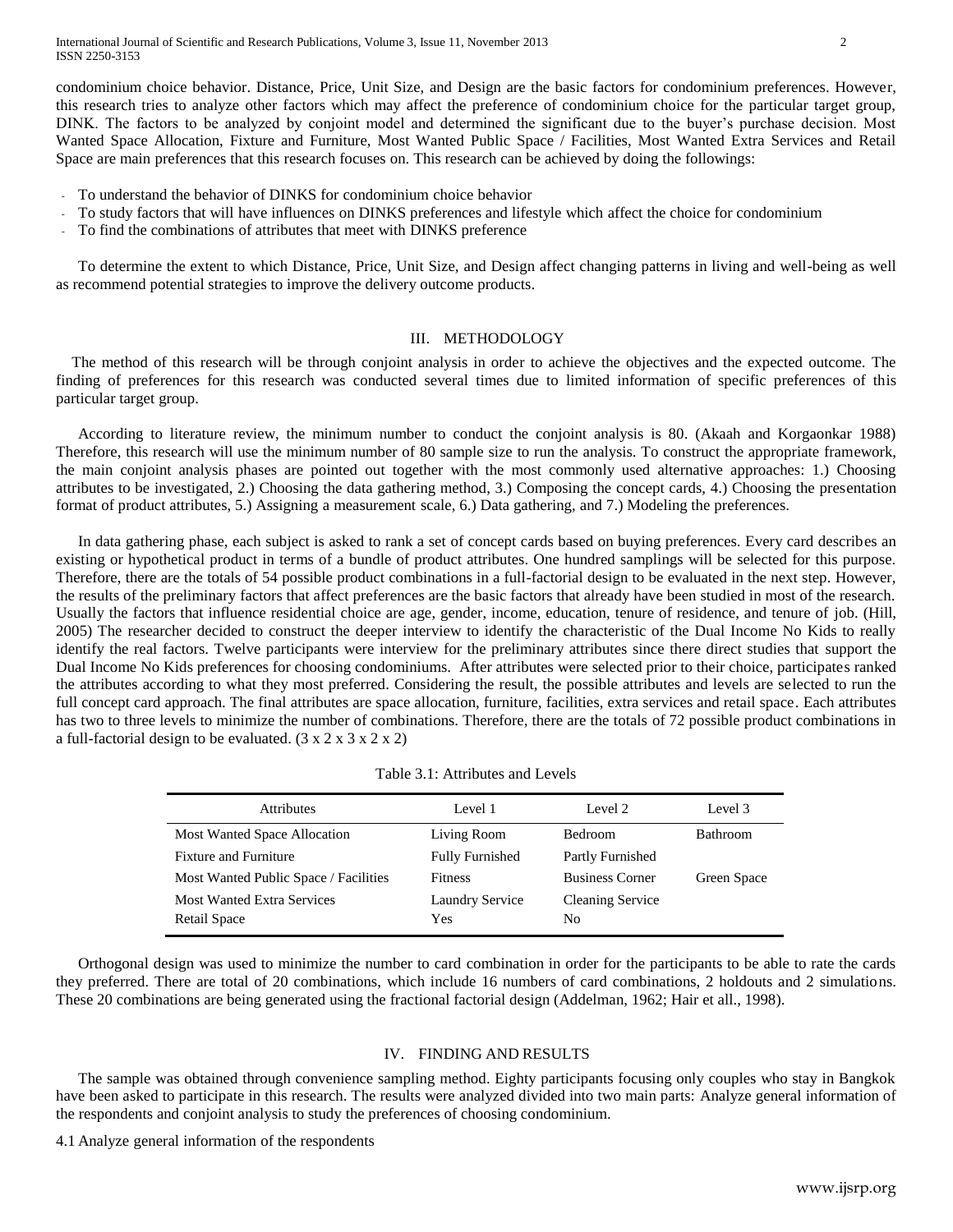#### International Journal of Scientific and Research Publications, Volume 3, Issue 11, November 2013 3 ISSN 2250-3153

Descriptive statistics are used to analyze the general information of the respondents. Of the 80 respondents, the majority were female with the total number of 49 participants (61.3%) and male with the total number of 31 participants (38.8%). The average age of the respondents are ranged from the age of 25 to 35 years old. As shown in the table below, most respondents are usually 30 to 35 years old total to 26 respondents (32.5%). There are 25 respondents with the age range from 25 to 29 years old (31.3%). Furthermore, 20 respondents with the age range from 36 to 40 years old (25.0%) and 9 respondents who age are more than 40 years old (11.3%). From the data, it shows that none of the respondents are under graduate. Most of the respondents finished master degree. There are total of 45 respondents with the education of master degree (56.3%). Then, there are 34 respondents finished up to bachelor degree (42.3%). However, from the total of 80 respondents, there is only one that finished up to doctoral degree (1.3%).

Since respondents for this research have to be those who belong to Dual Income No Kid category, the results are screen before analyze. The statuses of the respondents, therefore, limit to living together, married without kids, and married and don't want kids. Of the total respondents, 61 respondents are married without kids (76.3%). There are 11 respondents, which are married and don't want kids (11.0%). Only 8 respondents are living together without marriage (10.0%). From the number of percentage shown in the result, somehow it reflects the culture of Thai people that they still have to marry before living together even though the living style has changed in recent years. Income data is based only for individual, not the family income. However, from the data collected, it can reflect on the ability of each individual to buy condominium with the price of middle segment. There are 27 respondents with the income ranging from 25,001 to 40,000 baht (27.0%). Eighteen respondents with the income ranging from 55,001 to 70,000 baht (22.5%).Fourteen respondents with the income ranging from 40,001 to 55,000 baht. There are also respondents with the income ranging 85,001 to 100,000 baht and earn more than 100,000 making the total of 17 respondents (21.3%). However, there is only 4 respondents that earn below 25,000 baht (5.0%). The results have clearly shown that most number of respondents own either condominium or single house. However, the results have shown that most of the respondents own a single house residential with the total number of 40 respondents (50%). 20 respondents have own a condominium (25%). The rest of the respondents own townhouse, semi-detached, apartment, or other.

#### 4.2Conjoint analysis to study the preferences of choosing condominium

The researcher used rating for this research. Each combination has the same main reference, which is it is the condominium that locates in the CBD area. With the provided information that it is a one-bedroom unit type ranging from 5 to 7 million bath. The total size of the unit is 55 square meter with a living room and dining area of approximately 15 square meter. However each combination is different and the attributes to be considered are: 1.) Space Allocation: Bedroom, Living Room, or Bathroom, 2.) Fully furnished or partly furnished, 3.) Most wanted extra facilities: Fitness, Green Space or Business Corner, 4.) Most wanted extra services: Laundry Service or Cleaning Service, and 5.) Prefer retail space or none.

The respondents are then asked to rate which combination do they most preferred. All items were measured with a Likert scale (1  $=$  least favor and  $10 =$  most favor). The result of the importance values has corresponded with the result from the interview that people give importance for the space allocation. As shown in the table below, the most important is space allocation with the values of 41.445. People also look at the facility provided, which the value of importance is equal to 24.995. The important value of service is 23.776. Next is retail with the importance values of 10.512. The least that people give important upon is weather the room is furnished or partly furnished with the importance value of 10.273.

| raoic  importance , and co |  |  |
|----------------------------|--|--|
| 41.445                     |  |  |
| 24.995                     |  |  |
| 12.776                     |  |  |
| 10.512                     |  |  |
| 10.273                     |  |  |
|                            |  |  |

Averaged Importance Score

|                            | Value | Sig. |
|----------------------------|-------|------|
| Pearson's R                | .696  | .001 |
| Kendall's tau              | .550  | .001 |
| Kendall's tau for Holdouts | 1.000 | ٠    |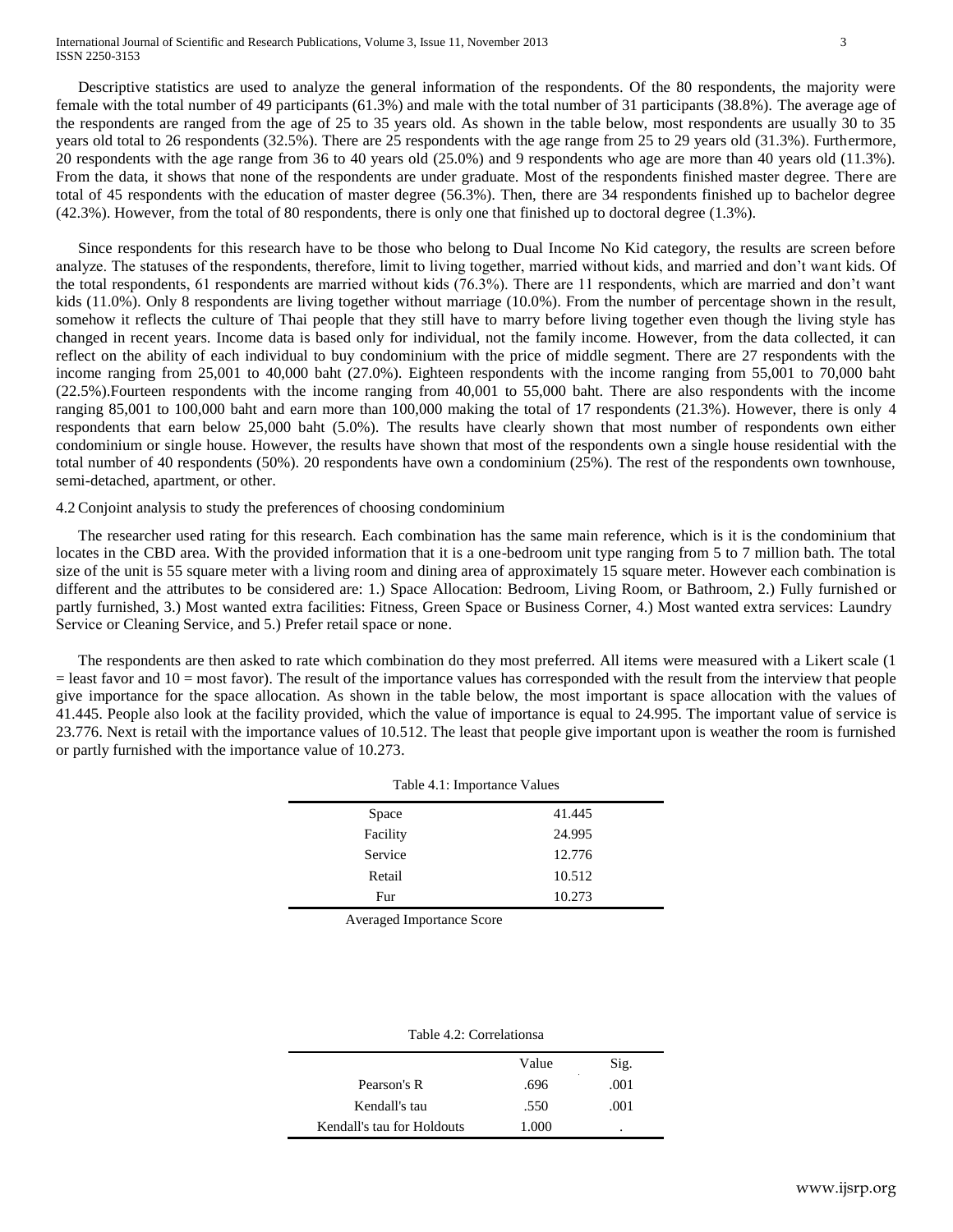Regression analysis was used to analyze the data of conjoint analysis. The mathematical expression of the model is as follow:  $Y =$ 6.049 + .300 (space1) + .308(space2-.608(space3) -.367 (fac1) + .085 (fac2) + .282 (fac3) + .083 (service1) -.083 (sevice2) -.045  $(reta1) + .045$  (retail2)  $-.097$  (fur1)  $+ .097$  (fur2)

| $=$ Constant |                                                          |
|--------------|----------------------------------------------------------|
| (space1)     | $=$ Living space as the most wanted space allocation     |
| (space2)     | $=$ Bedroom space as the most wanted space allocation    |
| (space3)     | $=$ Bathroom space as the most wanted space allocation   |
| (fac1)       | $=$ Business corner as the most preferred extra facility |
| (fac2)       | $=$ Fitness as the most preferred extra facility         |
| (fac3)       | $=$ Green area as the most preferred extra facility      |
| (service1)   | $=$ Laundry as the most preferred extra service          |
| (service2)   | $=$ Cleaning as the most preferred extra service         |
| (reta11)     | $=$ Want retail space in the condominium                 |
| (reta12)     | $=$ Do not want retail space in the condominium          |
| (fur1)       | $=$ Prefer room to be fully furnished                    |
| (fur2)       | $=$ Prefer room to be partly furnished                   |

|            |                 | <b>Utility Estimate</b> | Std. Error |
|------------|-----------------|-------------------------|------------|
| Space      | Living          | .300                    | .245       |
|            | Bedroom         | .308                    | .288       |
|            | Bath            | $-.608$                 | .288       |
| Facility   | <b>Business</b> | $-.367$                 | .245       |
|            | <b>Fitness</b>  | .085                    | .288       |
|            | Green           | .282                    | .288       |
| Service    | Laundry         | .083                    | .184       |
|            | Cleaning        | -.083                   | .184       |
| Retail     | yes             | -.045                   | .184       |
|            | no              | .045                    | .184       |
| Fur        | yes             | -.097                   | .184       |
|            | no              | .097                    | .184       |
| (Constant) |                 | 6.049                   | .203       |

Table 4.3: Utilities

The equation has shown that if the preference is living space as the most wanted space allocation, bedroom space as the most wanted space allocation, fitness as the most preferred extra facility, green area as the most preferred extra facility, laundry as the most preferred extra service, do not want retail space in the condominium, and prefer room to be partly furnished, the constants will increase by .300, .308, .085, .282, .083, .045, and .097 accordingly. In contrary, bathroom space as the most wanted space allocation, business corner as the most preferred extra facility, cleaning as the most preferred extra service, want retail space in the condominium, and prefer room to be fully furnished will cause the constant to decease -.608, -.367, -.083, -.045 and -.097accordingly.

For the most prefer preference, the highest utility will be the Bedroom space as the most wanted space allocation. Therefore, with the combination of Bedroom space as the most wanted space allocation, Green area as the most preferred extra facility, Laundry as the most preferred extra service, Do not want retail space in the condominium and Prefer room to be partly furnished will make the most preferred preference since this combination will increase the constant.

Each combination is then being compute with the total utilities value. The combination with the most constant value is the combination of:

- 1) Bedroom space as the most wanted space allocation, partly furnished, green area as the most preferred extra facility, laundry as the most preferred extra service, and do not want retail space in the condominium
- 2) Living space as the most wanted space allocation, partly furnished, green area as the most preferred extra facility, laundry as the most preferred extra service, and do not want retail space in the condominium
- 3) Bedroom space as the most wanted space allocation, partly furnished, green area as the most preferred extra facility, laundry as the most preferred extra service, and want retail space in the condominium

On the other hand, there is only one least prefer combination with the lowest total utilities is the combination of as follow:

1) Bathroom space as the most wanted space allocation, partly furnished, business corner as the most preferred extra facility, cleaning as the most preferred extra service, and want retail space in the condominium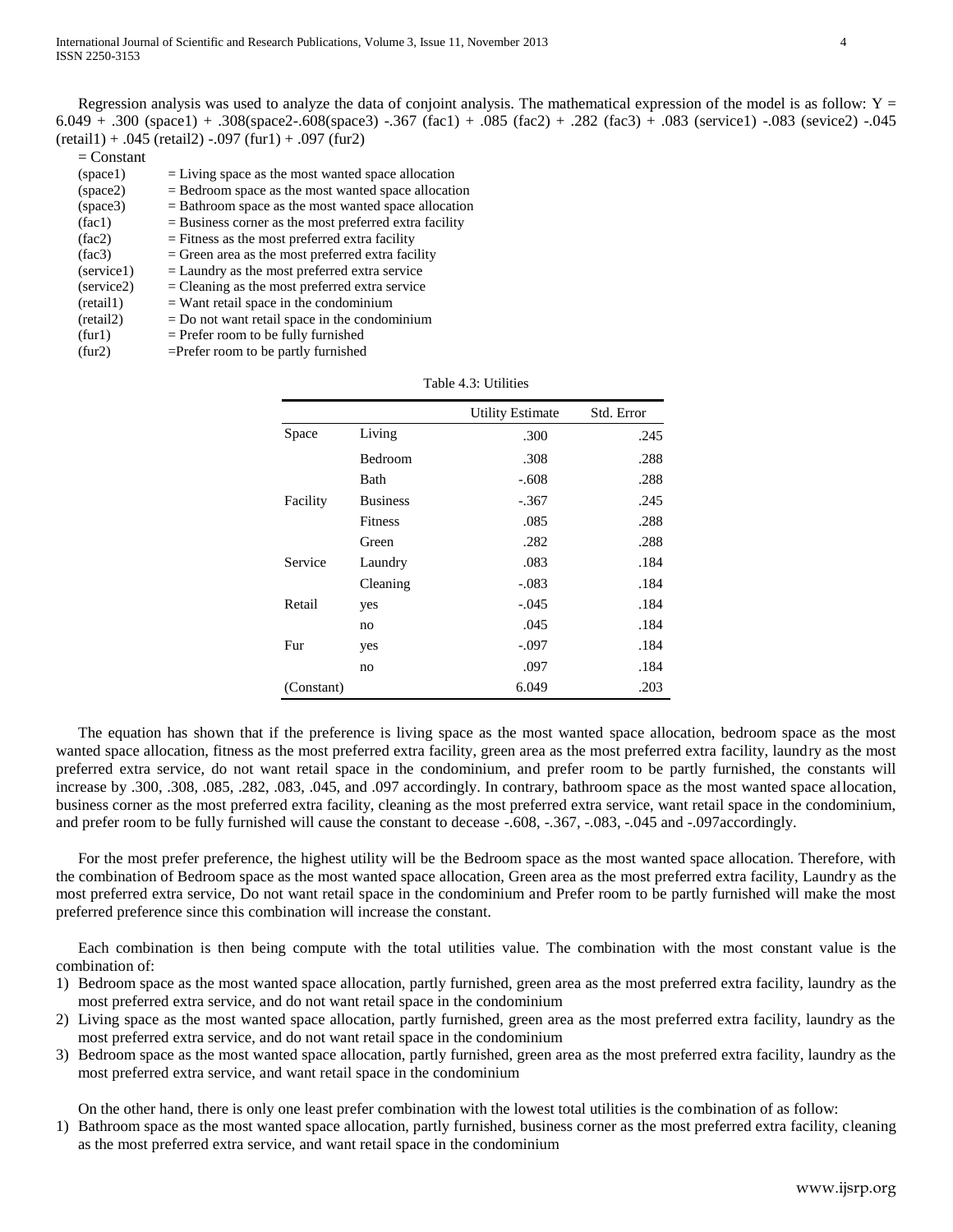# V. CONCLUSION AND RECOMMENDATION

 Analyze and understand all the provided review comments thoroughly. Now make the required amendments in your paper. If you are not confident about any review comment, then don't forget to get clarity about that comment. And in some cases there could be chances where your paper receives number of critical remarks. In that cases don't get disheartened and try to improvise the maximum.

#### 5.1Conclusion

The result of the utility value has clearly reflected on the characteristic and preference of the respondent, Dual Income No Kid. From the top three most preferred combinations, all three of them have shown that the common preference is the room unit that is partly furnished. The preliminary interview of each DINKs, most of them preferred their room to be partly furnished since they want to do their own decoration. With reference to their income, most of them earn 25,001 - 40,000 bath people. Also, 21.3% of the total respondents have high income that they earn more than 85,000. The result shows that they have the capability in spending.

Another distinctive characteristic of condominium that DINKs want is the condominium that has laundry service as extra services that provide conveniences for them. It can be further explain that DINK wants conveniences and they are usually both working couple who do not have time for running personal clearance. Laundry service that they expected somehow equals to the one provided in the hotel, a drop and pick up laundry services or sends to the room. The utility value of laundry service of .083 also displays the positive preference.

The other utility that reflects on the characteristic of DINK is the retail space within condominium. DINKs are usually the type of people that like convenience. However, from the result, it has proven they also want privacy. Depth interview has made a clear picture that DINKs don't like retail space due to privacy and also it would take up the parking spaces, which is also another secondary preference that they prefer when choosing the condominium.

## 5.2Recommendation

Once the preference is being finalized, there should be a deeper study of each attributes and levels. These preferences are not only useful in applying for the new upcoming project, but also in renovating the old condominium or service apartment.

From the previous discussion that there are still condominium projects with the low selling percentage, the developer could analyze further the preference and may adapt the additional services or facilities in order to increase the sellable of their project. This will also help in applying the preferences to suit with the right market segmentation to increase the selling percentage of the condominium once the project is launch.

With the high competition in this condominium market, new strategies, design and facilities need to be provided to make the project more convincing. Also developer should specify the right target in order to increase their sells and be competitive. This target group, DINKs, is the new market segment that is very convincing since they have the power in spending. This research can help in creating new facilities or space allocation that will be different from current market and providing something new and unique condominium in the future.

### 5.3Research Limitation

The limitation that is expected in this research is the number of samples. Since there are several classifications of DINKS, this research limited to the family, either marries or stay together, that decided not to have kid. Due to specific target group as respondents for this research, it was hard to find the number of Dual Income no Kids to analyze the findings. The general data in the questionnaire is use to eliminate the specific group. Also due to limited time and budget, the researcher has limited channel in finding Dual Income No Kid through various channels.

Other limitation is that this research is conducted in Bangkok and concentrated in the city area. With the culture influences in Thailand, Dual Income No Kids are not revealing unlike other countries that they are open to couples that stay together without marriage. Questionnaire has to be carefully design

#### **REFERENCES**

- [1] Sheridan, M. : Less is More. Urban Land October, (2008), 242-254.
- [2] Iman, Abdul Hami b. Hj. Mar; Kamarudin, Norhayabt.;Hoon, S: Conjoint Analysis in Condominium Marketing. *Malaysian Journal of Real Estate, Volume 5, Number 1 (2001).*
- [3] Nitto, H. and Shiozaki, J.: Changing Consumption Patterns and New Lifestyles in the 21<sup>st</sup> Century. *NRI Papers, No. 24, March 1 (2001)*.
- [4] Veldhuisen, K J. and Timmermans, H J P: Specification of Individual Residential Utility Functions: a Comparative Analysis of Three Measurement Procedures. *Environment and Planning A, 1984, volume 16, pages 1573-1582.*
- [5] Reuschke, D. and Dortmund, TU.: Dwelling Arrangements and Meaning Issues of Dwelling in Multilocational Way of Life for Job Reasons.
- [6] Kauko, Tom. Expressions of Housing Consumer Preferences: Proposition for a Research Agenda. *Housing, Theory and Society, Vol. 23, No. 2, 92-108 (2006).*